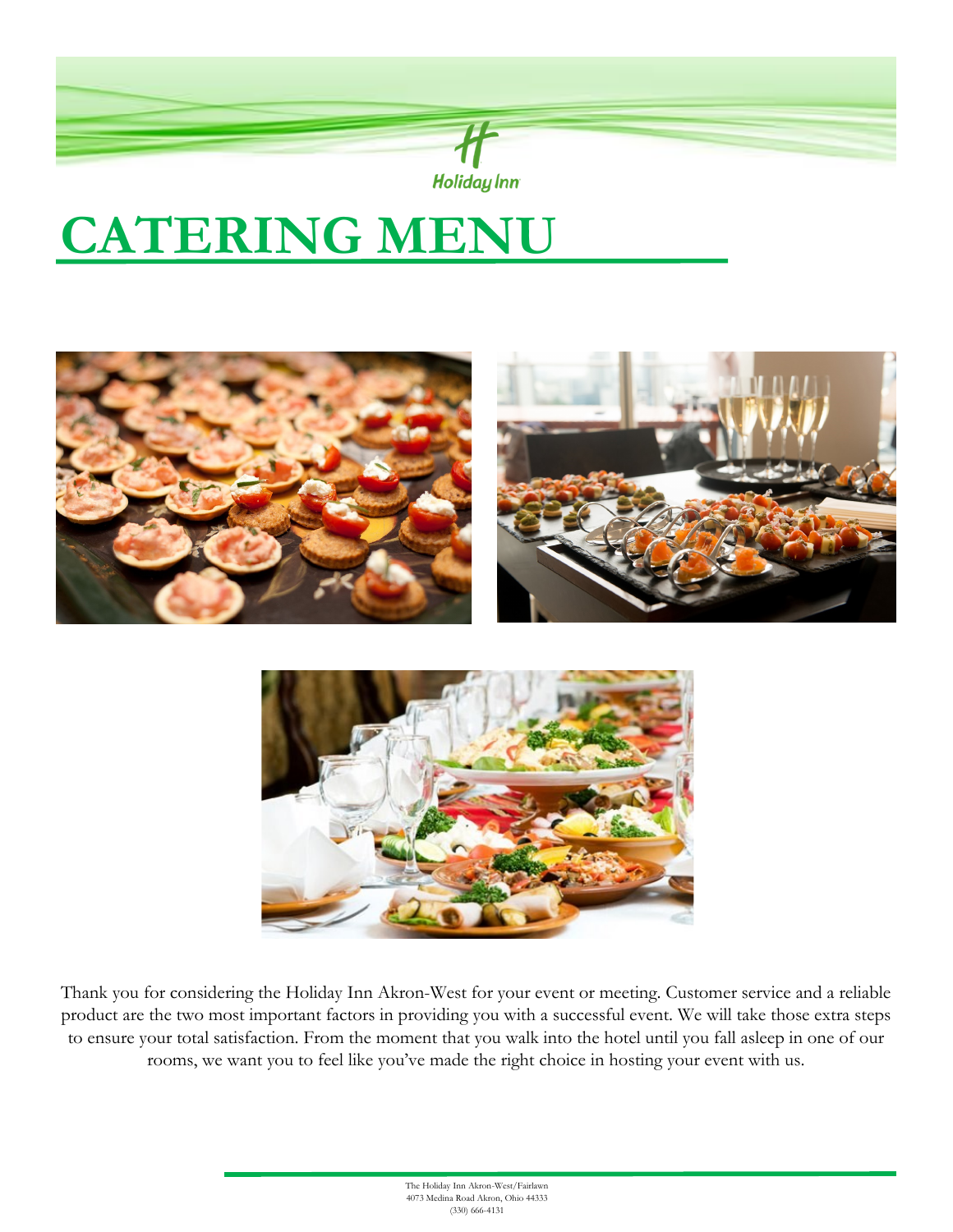

# **CATERING POLICIES**

### FOOD AND BEVERAGE INFORMATION

The Holiday Inn Hotel is responsible for the quality and freshness of the food served to our guests. Due to Health Regulations, all food served at the Holiday Inn Hotel must be prepared by our culinary staff. Food may not be taken of the premises after it has been prepared and served.

Please note that sales and services of Alcoholic Beverages are regulated by the State. As a result, the State does not allow guests to bring Alcoholic Beverages into the Hotel under any circumstances. Any violations of this policy will result in immediate removal from the premises and no refunds or monies will be issued.

All buffets and carving stations will be displayed for a maximum of 1.5 hours.

#### EVENT GUARANTEES

All menu selections and function room set-up requirements and all other details must be finalized with the catering department a minimum of 21 days prior to the event. Final guarantees must be received 5 business days (120 hours) prior to the function and may not be reduced after the 120-hour deadline.

The minimum is defined as the number of persons the Group will be charged.

If we do not receive a final guaranteed number of guests, the hotel will prepare and charge for the initial number given at the time of the booking or the actual number served, whichever is greater.

If final numbers should decrease more than 50% from the signed contract, a minimum charge of 50% of the original contracted number will be charged.

The hotel will prepare for 5% over guarantee amount. If additional meals are required any outstanding balances will be paid in full the day of the event.

#### SERVICE CHARGE

All food and beverage subject to 20% gratuity and 6.75% sales tax. Taxes subject to change without notice.

#### BILLING AND CREDIT PROCEDURES

Credit card is required to have on file to hold all function space regardless of final payment type.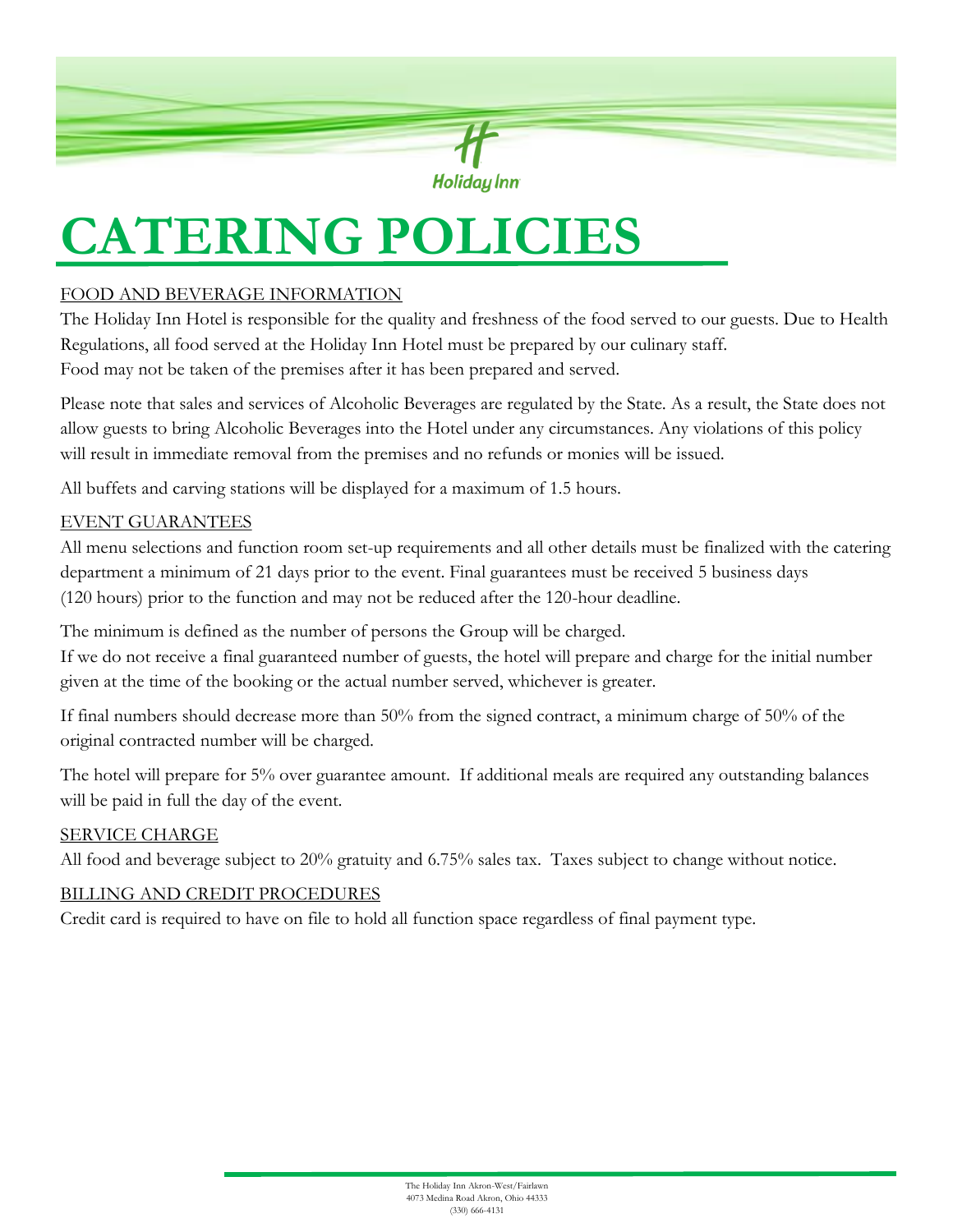

# **Continental Breakfast**

**All Pricing is Per Person Unless Otherwise Noted.**

| <b>Akron Continental</b>                       | 11 | <b>Continental Breakfast Enhancements</b> |                |
|------------------------------------------------|----|-------------------------------------------|----------------|
| Fresh Chilled Orange and Cranberry Juice       |    | <b>Breakfast Sandwich</b>                 | 3              |
| Regular and Decaf Coffee                       |    | Fried egg with cheddar on                 |                |
| Hot Tea                                        |    | toasted English muffin with Choice of:    |                |
| Sliced Fruits and Berries                      |    | Bacon, Ham or Sausage                     |                |
| Yogurt, Fruit and Granola Parfaits             |    | <b>All American Skillet Bake</b>          | 3              |
| Assorted Bagels, Assorted Muffins and          |    | Breakfast potatoes, mushrooms, peppers,   |                |
| Danish, Jam, Butter and Assorted Cream Cheeses |    | onions, and cheddar cheese baked golden   |                |
| Egg, Cheddar, Sausage Muffin's                 |    | Topped with fluffy scrambled eggs         |                |
| <b>Holiday Inn Continental</b>                 | 7  | Oatmeal                                   | $\mathbf{1}$   |
| Fresh Chilled Orange and Cranberry Juice       |    | Brown Sugar and Raisins                   |                |
| Regular and Decaf Coffee                       |    | <b>Crisp Bacon or Sausage</b>             | 4              |
| Hot Tea                                        |    |                                           |                |
| Sliced Fruit Display                           |    | Mini Parfait Shooters                     | $\mathfrak{Z}$ |
| Assorted Muffins and Danish                    |    | <b>Hard Boiled Eggs</b>                   | 1              |
| Jam and Butter                                 |    |                                           |                |
| The Executive Continental                      | 9  |                                           |                |
| Fresh Chilled Orange and Cranberry Juice       |    |                                           |                |
| Regular and Decaf Coffee                       |    |                                           |                |
| Hot Tea                                        |    |                                           |                |
| Sliced Fruits and Berries                      |    |                                           |                |
| Yogurt, Fruit and Granola Parfaits             |    |                                           |                |
| Assorted Bagels, Assorted Muffins and Danish   |    |                                           |                |
| Jam, Butter and Assorted Cream Cheeses         |    |                                           |                |
|                                                |    |                                           |                |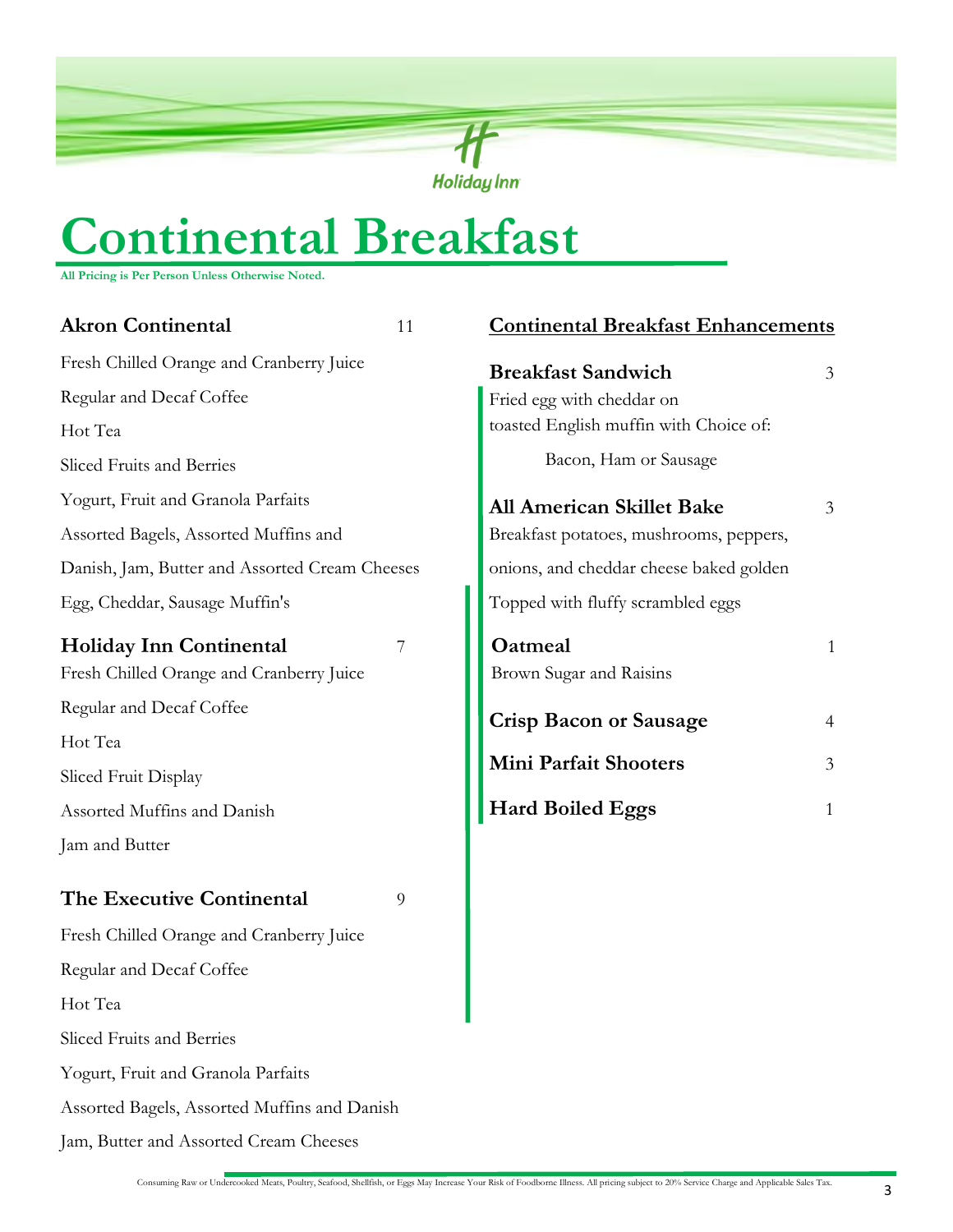

## **Breakfast Buffets**

**All Pricing is Per Person Unless Otherwise Noted.**

| <b>Healthy Start Buffet</b>               | 13 | <b>Montrose Buffet</b>                                                   | 14 |
|-------------------------------------------|----|--------------------------------------------------------------------------|----|
| Fresh Chilled Orange and Cranberry Juice  |    | Fresh Chilled Orange and Cranberry Juice                                 |    |
| Regular and Decaf Coffee                  |    | Regular and Decaf Coffee                                                 |    |
| Hot Tea                                   |    | Hot Tea                                                                  |    |
| Sliced Fresh Fruit with Seasonal Berries  |    | Sliced Fresh Fruit with Seasonal Berries                                 |    |
| Granola Muesli with Fresh Berries         |    | Fluffy Scrambled Eggs with Cheddar Cheese                                |    |
| Hard Boiled Eggs, Salt, Pepper, Tabasco   |    | and Fresh Chives                                                         |    |
| Egg White Frittata, Spinach, and Tomatoes |    | <b>Breakfast Potatoes</b>                                                |    |
| Turkey Sausage Links                      |    | Crispy Bacon and Sausage Links                                           |    |
| Carrot Bran Muffins with Butter           |    | Cinnamon Swirled French Toast with Warm Syrup                            |    |
| <b>Sunrise Buffet</b>                     | 12 | Assorted Muffins and Bagels<br>Butter, Jams and Assorted Cream Cheeses   |    |
| Fresh Chilled Orange and Cranberry Juice  |    |                                                                          |    |
| Regular and Decaf Coffee                  |    | <b>Breakfast Buffet Enhancements</b>                                     |    |
| Hot Tea                                   |    | <b>Omelet Station</b><br>Ham, Sausage, Bacon, Cheddar Cheese             | 5  |
| Basket of Whole Fresh Fruit               |    | Mozzarella Cheese, Mushrooms, Onions, Tomatoes                           |    |
| Fluffy Scrambled Eggs with                |    | Jalapenos, Bell Peppers, Spinach                                         |    |
| Cheddar Cheese and Fresh Chives           |    |                                                                          |    |
| <b>Breakfast Potatoes</b>                 |    | <b>Waffle Station</b><br>Strawberries, Blueberries, Bananas, Warm Syrup, | 4  |
| Crisp Bacon and Sausage Links             |    | Whipped Cream, Chocolate Chips, Butter                                   |    |
| Assorted Danish and Muffins               |    | <b>Crepe Station</b>                                                     |    |
|                                           |    | Chocolate Syrup, Hazelnut Spread, Vanilla Cream                          |    |
|                                           |    | Granola Mix, Coconut Flakes, Strawberries                                |    |
|                                           |    | Blueberries, Bananas, Almonds, Butter, Jam                               |    |
|                                           |    | Spinach, Tomatoes, Bacon, Eggs, Maple Syrup                              |    |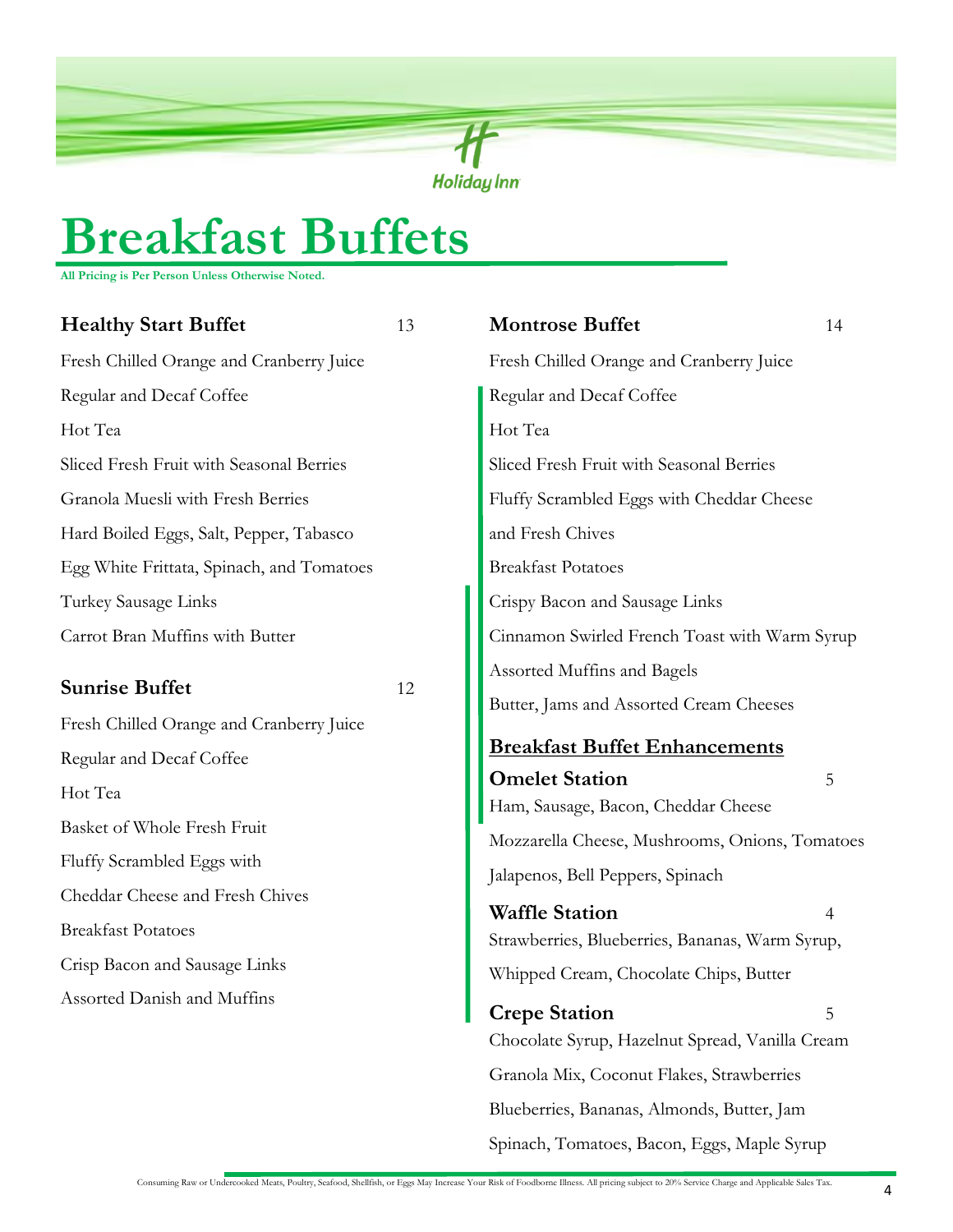

# **All Day Meeting Packages**

**All Pricing is Per Person Unless Otherwise Noted. 30 Person Minimum Required.** 

| <b>Full Day Meeting Package #1</b><br>45 | <b>Full Day Meeting Package #2</b><br>60 |
|------------------------------------------|------------------------------------------|
| Complimentary Meeting Room Rental        | Complimentary Meeting Room Rental        |
| Complimentary Onsite AV Equipment        | Complimentary Onsite AV Equipment        |
| All Day Beverage Service Including:      | All Day Beverage Service Including:      |
| Regular and Decaf Coffee                 | Regular and Decaf Coffee                 |
| Assorted Hot Tea                         | Assorted Hot Tea                         |
| Pitchers of Iced Tea                     | <b>Bottled Spring Water</b>              |
| Lemon Infused Water                      | Sparking Water                           |
| <b>Continental Breakfast Including:</b>  | Assorted Coca Cola Products              |
| Fresh Chilled Orange and Cranberry Juice | <b>Continental Breakfast Including:</b>  |
| Orange and Lemon Breakfast Bread         | Fresh Chilled Orange and Cranberry Juice |
| Assorted Muffins                         | Fresh Sliced Seasonal Fruits             |
| Butter and Jams                          | Assorted Fruit Danish                    |
| Lunch                                    | Assorted Scones                          |
| Choice of Any Themed Buffet              | <b>Bagels with Cream Cheese</b>          |
| <b>Afternoon Break</b>                   | Choose One:                              |
| Bottled Spring and Sparkling Water       | Oatmeal with Brown Sugar and Raisins     |
| Assorted Coca Cola Products              | Hot Breakfast Sandwich                   |
| Choose Two:                              | <b>Morning Break</b>                     |
| <b>Assorted Cookies</b>                  | Granola Bars and Fresh Whole Fruit       |
| <b>Fudge Brownies</b>                    | Lunch                                    |
| Assorted Bags of Chips                   | Choice of Any Themed Lunch Buffet        |
| Assorted Granola Bars                    | <b>Afternoon Break</b>                   |
| Bags of Popcorn                          | Choice of Any Themed Break               |
| Whole Fresh Fruit                        |                                          |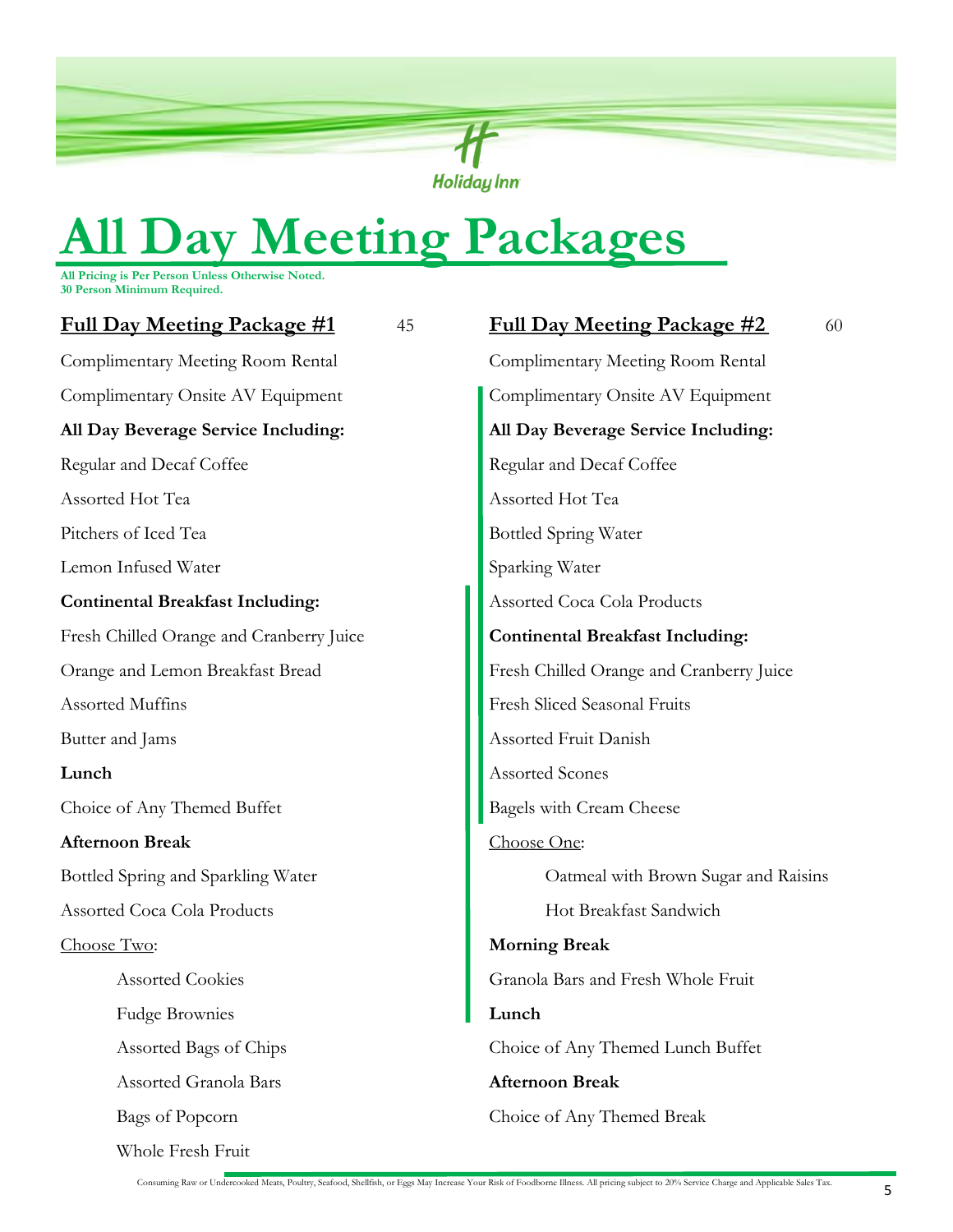

## **Themed Lunch Buffets**

**All Pricing is Per Person Unless Otherwise Noted. All Lunch Buffets Served with Regular and Decaf Coffee, Hot Tea and Iced Tea. 30 Person Minimum Required.** 

| <b>Little Italy</b>                                                                                       | 20 | Down South                                                                                                | 23 |
|-----------------------------------------------------------------------------------------------------------|----|-----------------------------------------------------------------------------------------------------------|----|
| Pasta E Fagioli Zuppa                                                                                     |    | Signature House Salad                                                                                     |    |
| Artisan Breads                                                                                            |    | Mixed greens, marinated grape tomatoes,                                                                   |    |
| Caprese Salad<br>Buffalo mozzarella, plum tomatoes, evoo,<br>fine red onion, fresh basil, salt and pepper |    | cucumber, shredded carrots and croutons<br>with balsamic vinaigrette and ranch dressing<br>Artisan Breads |    |
| Classic Caesar Salad                                                                                      |    | Traditional Mustard Potato Salad                                                                          |    |
| Parmesan Crusted Breast of Chicken with                                                                   |    | Bacon Ranch Macaroni Salad                                                                                |    |
| Prosciutto and Garlic Beurre Blanc                                                                        |    | Buttermilk Fried Boneless Chicken Thighs                                                                  |    |
| Panko Crusted Pork Cutlets Piccata                                                                        |    | Bacon Wrapped Meatloaf with Roasted Tomato Demi                                                           |    |
| Penne Pasta Alfredo                                                                                       |    | Blackened Tilapia with Spicy Lemon Cream Sauce                                                            |    |
| Zucchini, Yellow Squash, Mushrooms,<br>Thin Sliced Roasted Red Peppers, Brown Butter                      |    | Creamy Homestyle Mashed Potatoes with Butter<br>Maple and Bacon Roasted Brussels Sprouts                  |    |
| Tiramisu                                                                                                  |    | Pecan Pie                                                                                                 |    |
| South of The Border                                                                                       | 18 | Red Velvet Cake                                                                                           |    |
| Chicken Lime Tortilla Soup with Fried Tortilla Strips                                                     |    |                                                                                                           |    |
| Mixed Greens Salad<br>Cucumber, tomato, queso fresco,<br>housemade lime and tomato vinaigrettes           |    |                                                                                                           |    |
| Sliced Grilled Chicken with Mango Lime Salsa                                                              |    |                                                                                                           |    |
| Beef Fajitas, Peppers and Onions                                                                          |    |                                                                                                           |    |
| Warmed Charred Flour Tortillas                                                                            |    |                                                                                                           |    |
| Mexican Rice                                                                                              |    |                                                                                                           |    |
| Tortilla Chips                                                                                            |    |                                                                                                           |    |
| Salsa, Sour Cream, Guacamole                                                                              |    |                                                                                                           |    |

Key Lime Pie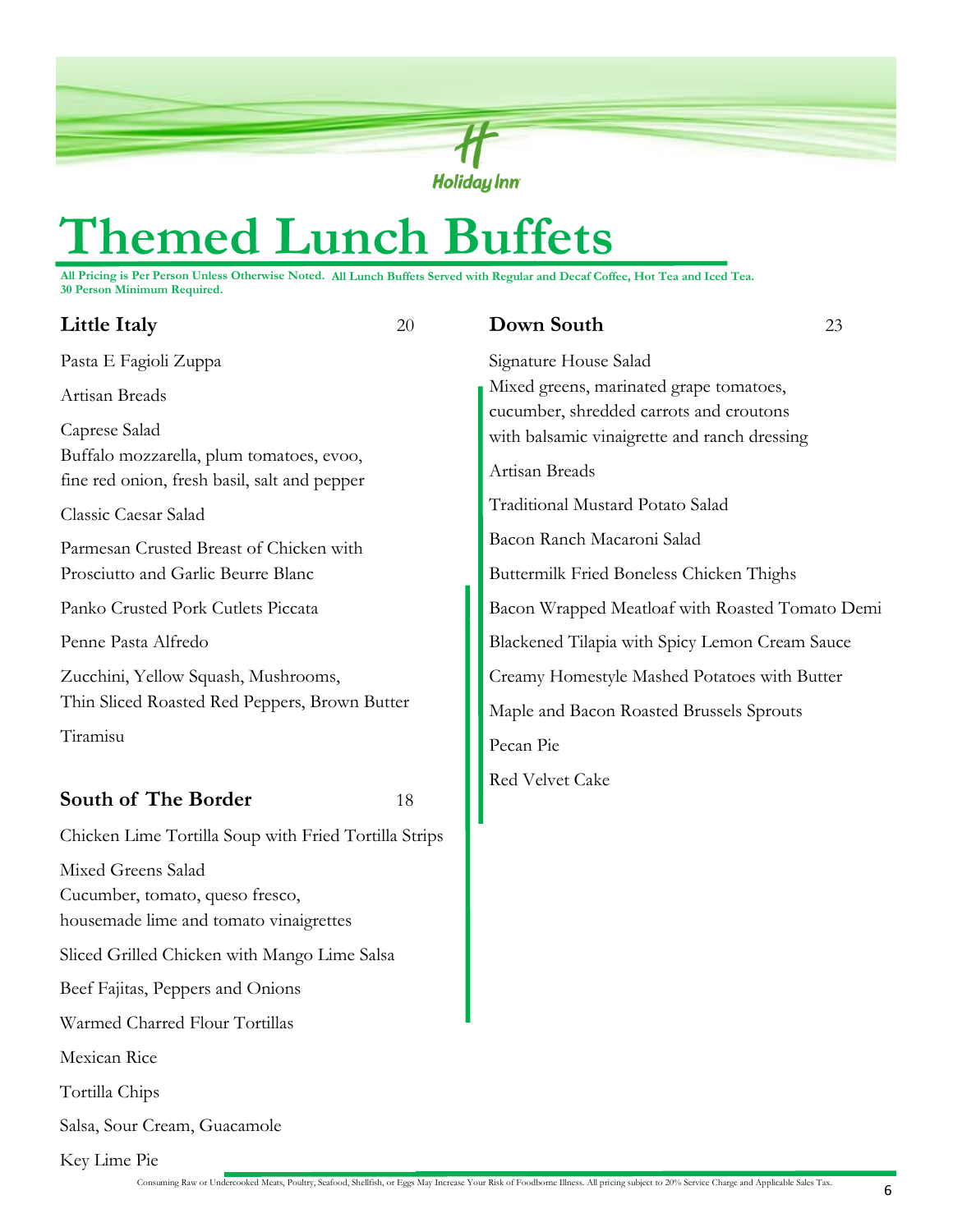

## **Themed Lunch Buffets**

**All Pricing is Per Person Unless Otherwise Noted. All Lunch Buffets Served with Regular and Decaf Coffee, Hot Tea and Iced Tea. 30 Person Minimum Required.**

| <b>Down Home Barbeque</b>                                                                          | 17 | <b>Eastern European Buffet</b>                                                          | 20 |
|----------------------------------------------------------------------------------------------------|----|-----------------------------------------------------------------------------------------|----|
| Green Cabbage Coleslaw                                                                             |    | Signature House Salad                                                                   |    |
| Fresh Made Sea Salt Potato Chips                                                                   |    | Mixed greens, marinated grape tomatoes,                                                 |    |
| Mixed Fresh Fruit Salad                                                                            |    | cucumber, shredded carrots and croutons<br>with balsamic vinaigrette and ranch dressing |    |
| Light Rub BBQ Grilled Chicken Breast                                                               |    | Warm German Potato Salad                                                                |    |
| Braised BBQ Beef Sliders with Smoked Gouda                                                         |    | Polish Vegetable Salad                                                                  |    |
| Roasted Zucchini and Peppers with Fresh Oregano                                                    |    | Artisan Breads                                                                          |    |
| White Cheddar and Smoked Gouda                                                                     |    | Sautéed Potato Pierogis with Caramelized Onions                                         |    |
| Macaroni and Cheese with a Crispy Panko Crust                                                      |    | Chicken Paprikash                                                                       |    |
| Assorted Pies                                                                                      |    | Haluski, Cabbage, Bacon and Onion                                                       |    |
| Soup Salad Potato Bar                                                                              | 17 | Assorted Cakes and Pies                                                                 |    |
| Signature House Salad                                                                              |    | Deli Buffet                                                                             | 17 |
| Mixed greens, marinated grape tomatoes,<br>cucumber, shredded carrots and croutons                 |    | Sliced Ham, Roast Beef, Turkey                                                          |    |
| with balsamic vinaigrette and ranch dressing                                                       |    | American Cheese and Swiss Cheese                                                        |    |
| Tomato Bleu Cheese Bisque                                                                          |    | Lettuce, Tomato, Sliced Red Onion                                                       |    |
| Beef Bison Cactus Southwestern Chili                                                               |    | Full Relish Display                                                                     |    |
| Artisan Breads                                                                                     |    | Mayonnaise, Mustard, Horse Radish                                                       |    |
| Lightly Seasoned Jumbo Idaho Potatoes                                                              |    | Assorted Artisan Breads and Buns                                                        |    |
| Marinated Grilled Chicken Breast                                                                   |    | Potato Salad                                                                            |    |
| Thin Sliced Flank Steak                                                                            |    | Pasta Salad                                                                             |    |
| Al Dente Broccoli Florets, Seasoned Cheese Sauce,<br>Bacon Bits, Fresh Chopped Chives, Sour Cream, |    | Assorted Fresh Baked Cookies and Fudge Brownies                                         |    |

Yellow Cake

Chocolate Cake

Shredded Cheddar, Pico De Gallo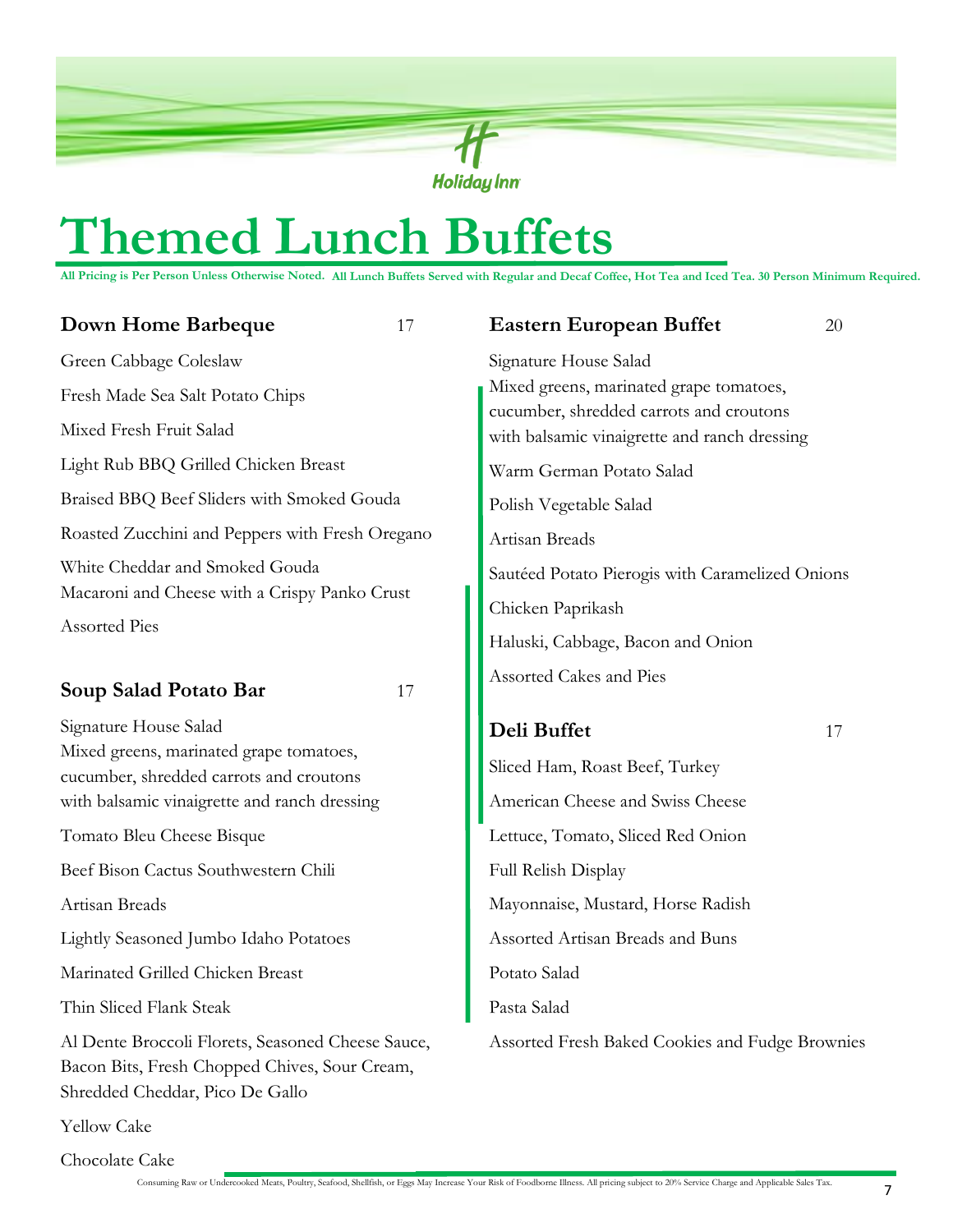

## **Plated Lunch**

**All Pricing is Per Person Unless Otherwise Noted. Each Plated Lunch Served with Regular and Decaf Coffee, Hot Tea, Iced Tea and Artisan Breads**

Please select up to 3 entrées to be served. Pricing includes one starter and one dessert.

### **Starters (Choose One)**

Tomato Bleu Cheese Bisque

New England Clam Chowder

Iceberg Wedge Bleu cheese crumbles, pickled red onion, gorgonzola cheese, warm bacon vinaigrette

Tossed Greens Marinated tomato, shredded carrot, cucumbers and croutons with choice of dressing

Classic Caesar Salad

Italian Wedding Soup

Broccoli Cheese Soup

Antipasto Salad Italian Herbs and Vegetables

Caprese Salad Buffalo mozzarella, thin sliced tomatoes, chiffonade of basil, evoo, sea salt, and fresh cracked pepper

## **Desserts (Choose One)**

New York Style Cheesecake

Carrot Cake

Four Layer Raspberry Cake

Dark Chocolate Layer Cake

### **Entrees**

## **Flame Grilled Bone–In Pork Chop** 17 Pear and Green Apple Compote,

Creamy Garlic Red Skin Mashed Potatoes and Seasonal Vegetables

**Chicken Francaise** 16

Parmesan Herbed Egg Batter, Angel Hair Nest with Lemon Butter and Haricot Verts

## **Chicken Caesar Salad** 14

Grilled Chicken Breast over Crisp Romaine Lettuce Lightly Tossed in Caesar Dressing Finished with Garlic Croutons and Fresh Grated Parmesan Cheese

**Southern Fried Catfish** 16 Mornay Remoulade with Mushroom Risotto Green Beans and Brown Butter

## **Sirloin Salad** 14

10oz Sirloin over Mixed Greens Salad Tossed in Peppercorn Ranch Dressing Topped with Tomatoes, Bleu Cheese and Crispy Onion Straws

**Vegetable Lasagna** 15 Slow Simmered Marinara and Torched Basil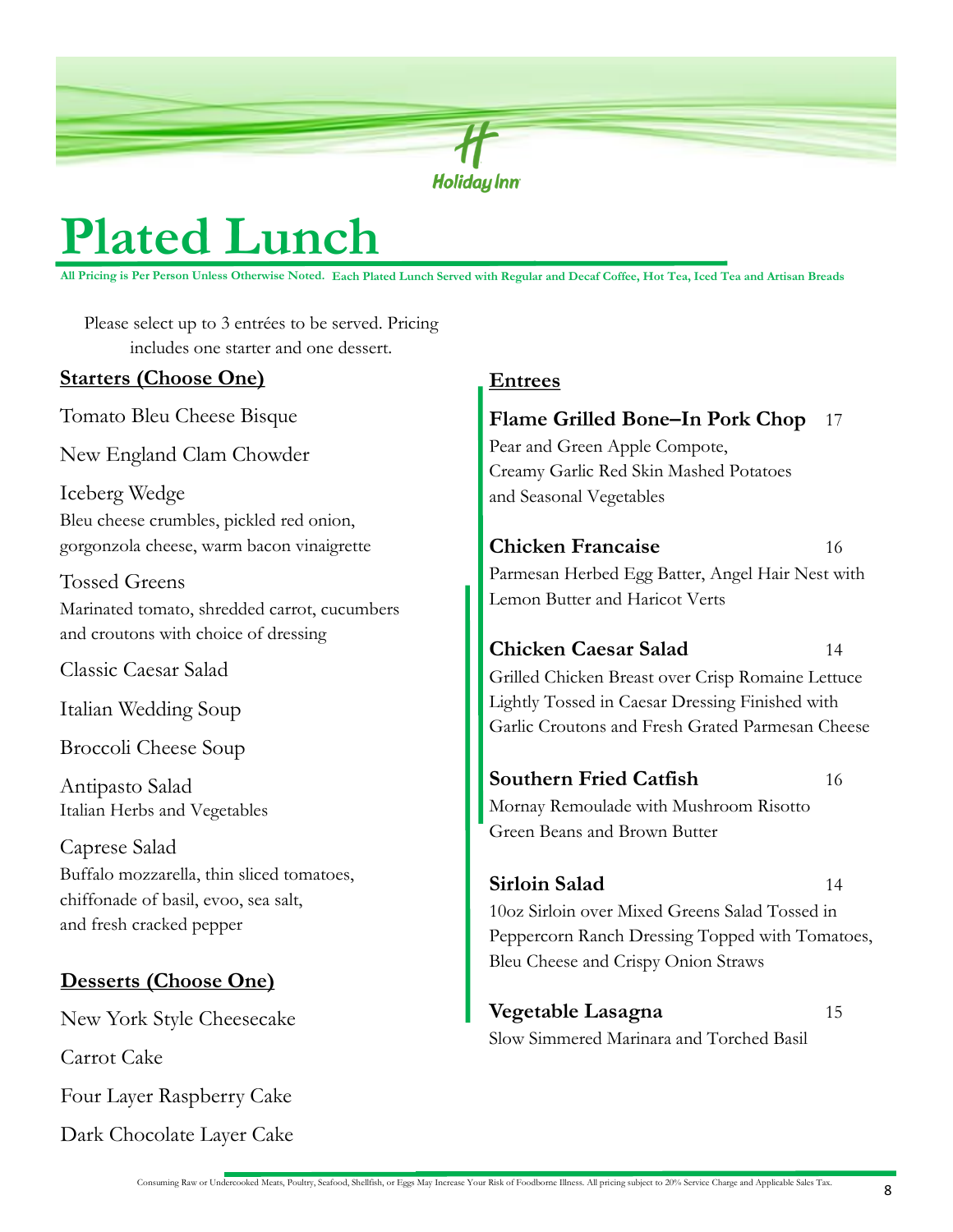

## **Plated Lunch Cont.**

**All Pricing is Per Person Unless Otherwise Noted. Each Plated Lunch Served with Regular and Decaf Coffee, Hot Tea and Iced Tea** 

Please select up to 3 entrées to be served. Pricing includes one starter and one dessert.

#### **Entrees**

#### **Slow Roasted Pork Loin** 16

Finished with Wilted Spinach, Pine Nuts and Asiago. Natural Jus Drizzle, Roasted Fingerling Potatoes, Garlic Brussels Sprouts and Brown Butter

### **Cobb Salad** 14

Grilled Chicken Breast over Crisp Greens Topped with Cheddar Cheese, Hardboiled Egg, Tomatoes, Red Onion, Cucumber and Diced Bacon Served with Choice of Ranch or Vinaigrette Dressing

### **Thin Sliced Flank Steak** 16

Mushroom Port Wine Demi Glace, Caramelized Vidalia Onions Red Skin Mashed Potatoes, Broccolini and Brown Butter

### **Orange Strawberry Salad** 14

Fresh Baby Spinach Lightly Tossed in an Herb Scented Lemon Vinaigrette Topped with Sliced Strawberries, Mandarin Oranges and Candied Walnuts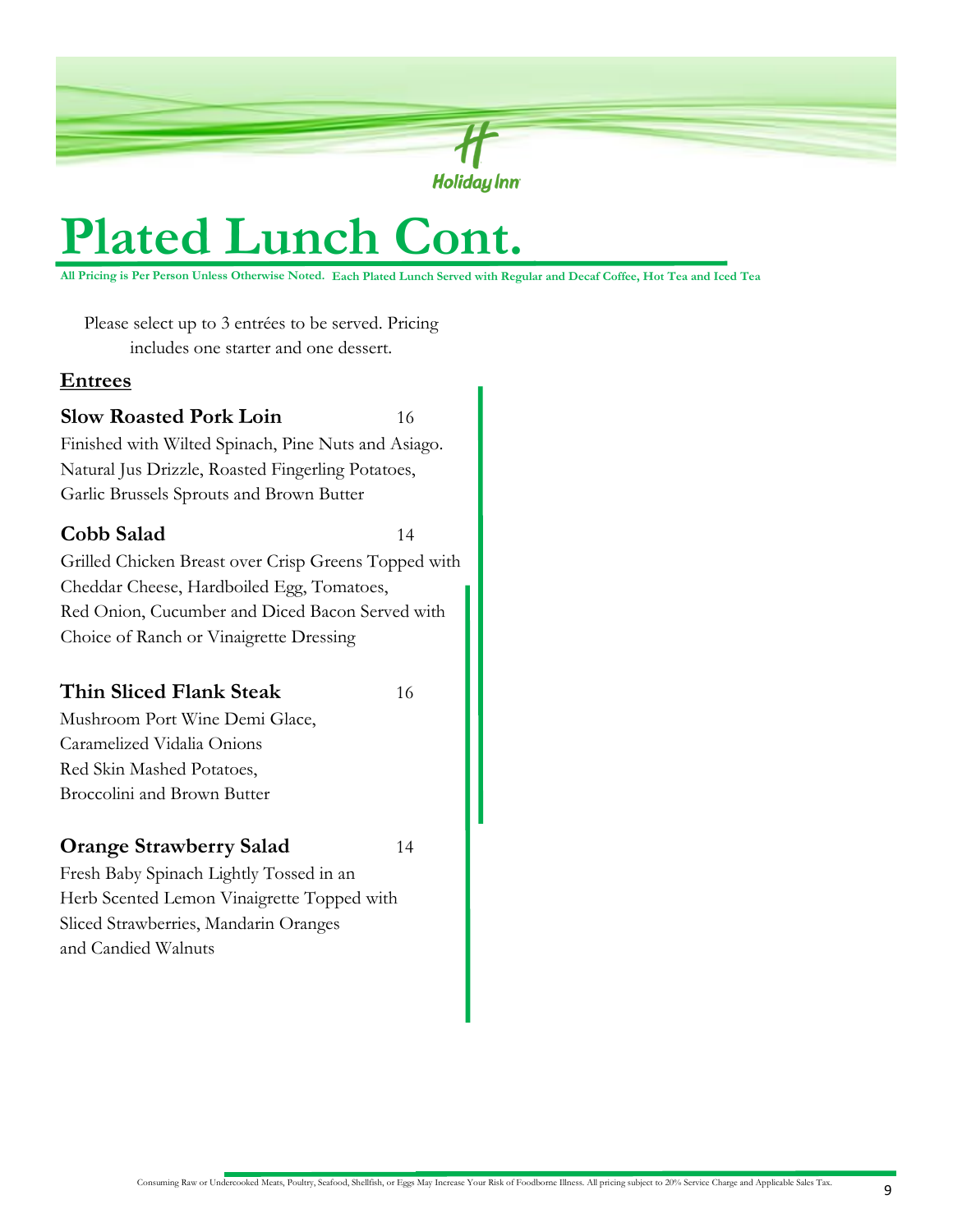

## **Themed Breaks**

**All Pricing is Per Person Unless Otherwise Noted.**

**Dip It** 8 Tortilla Chips with Salsa, Warm Queso, Guacamole, Housemade Potato Chips and Bags of Pretzels with Caramelized Onion Herb Dip, Assorted Sodas

## **Sweet & Salty** 8

Fresh Baked Cookies, Chocolate Fudge Brownies Housemade Seasoned Potato Chips, Assorted Sodas

### **Healthy Break** 7

Fresh Fruit Kabobs, Assorted Yogurts, Fresh Granola Assorted Waters

### **Power Break** 8

Individual Bags of Peanuts and Trail Mix, Assorted Power and Protein Bars, Fruit Kabobs, Powerade, Red Bull **Themed Break Enhancement** 

### **Take Me To The Ball Game** 7

Jumbo Soft Pretzels with Assorted Mustards, Cheese Dip, Cracker Jacks, Assorted Sodas

**Taste of Akron** 8 Caramel Corn, Norka Soda, Caramel Drizzled Apples, Rold Gold Pretzels

**Farmers Market** 7 Domestic Cheese Display with Baguette and Crackers, Crudite with Dip, Assorted Sodas

### **Add Assorted Premium Beverages** 3

Gleacu Vitamin Water XXX Berry Acai, Gold Peak Premium Lemon Tea, Dunkin Donuts Mocha Iced Coffee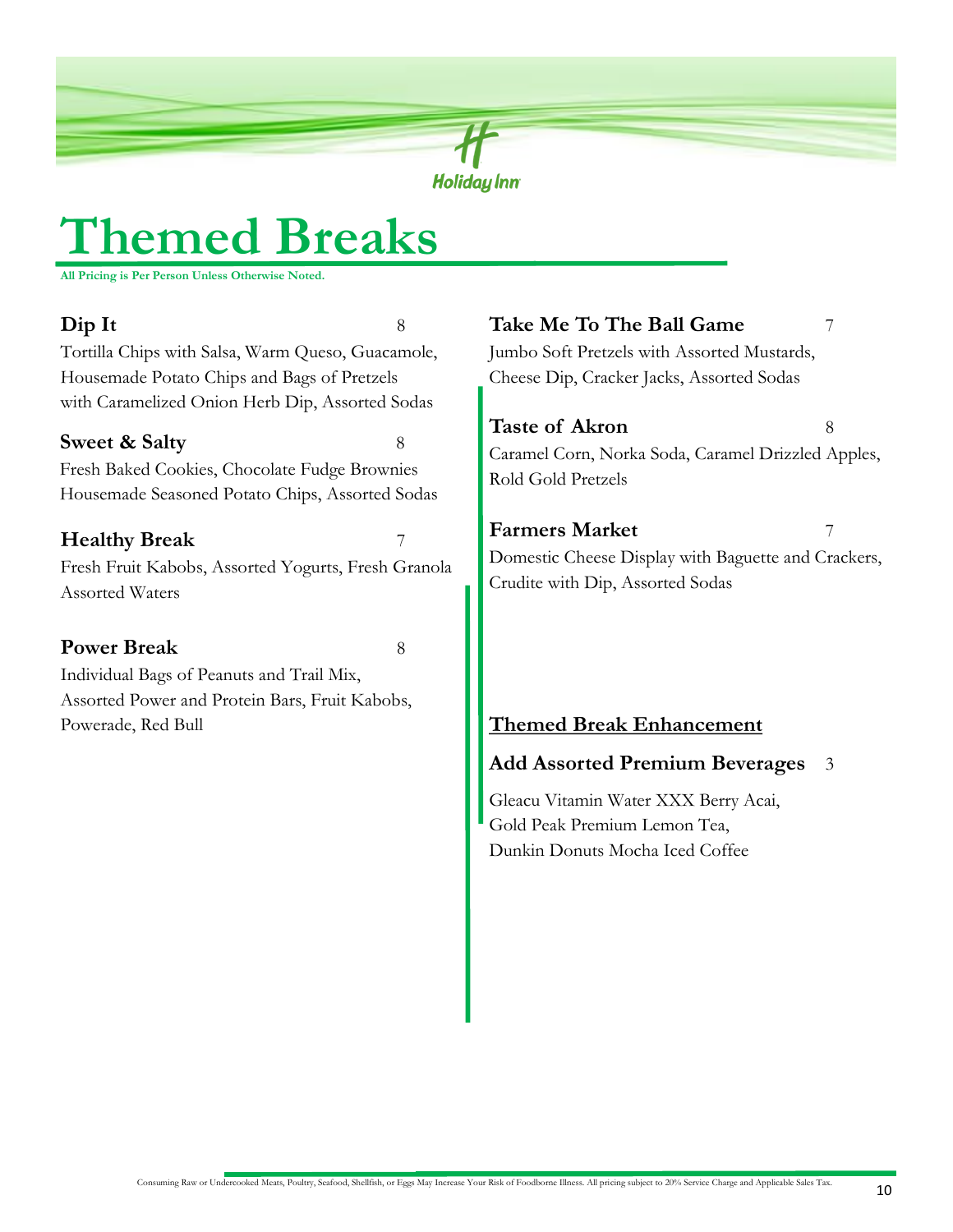

## **Dinner Buffets**

**All Pricing is Per Person Unless Otherwise Noted. All Dinner Buffets Served with Regular and Decaf Coffee, Hot Tea and Iced Tea. 30 Person Minimum Required.**

### **A** Night in Italy 30

Signature House Salad Mixed greens, marinated grape tomatoes, cucumber, shredded carrots and croutons with balsamic vinaigrette and ranch dressing

Caprese Salad Buffalo mozzarella, thin sliced tomatoes, chiffonade of basil, evoo, sea salt, and fresh cracked pepper

Assorted Artisan Breads

Chicken Marsala Traditional marsala wine sauce with mushrooms

#### Beef Braciole

Thin sliced rolls of tender flank steak smothered in a port wine reduced artichoke, tomato broth topped with a mixture of mozzarella and shaved parmesan and baked golden finished with gremolata

Pan Seared Mediterranean Cod Fillets Topped with wilted spinach, sun-dried tomatoes and Kalamata olives finished in a light lemon beurre blanc

Creamy Penne Pasta Primavera

Sautéed Sugar Snap Peas

Tiramisu

**Southern Belle** 29 Signature House Salad Mixed greens, marinated grape tomatoes, cucumber, shredded carrots and croutons with balsamic vinaigrette and ranch dressing Shaved Zucchini and Roasted Corn Salad Assorted Artisan Breads Smoked Bacon and Black Eyed Peas Buttermilk Southern Fried Chicken Pan Seared Trout with spicy roasted corn creamed salsa Slow Roasted BBQ Short Ribs Slow Baked Housemade Three-Cheese Scalloped Potatoes Fresh-Made Succotash Apple Pie Pecan Pie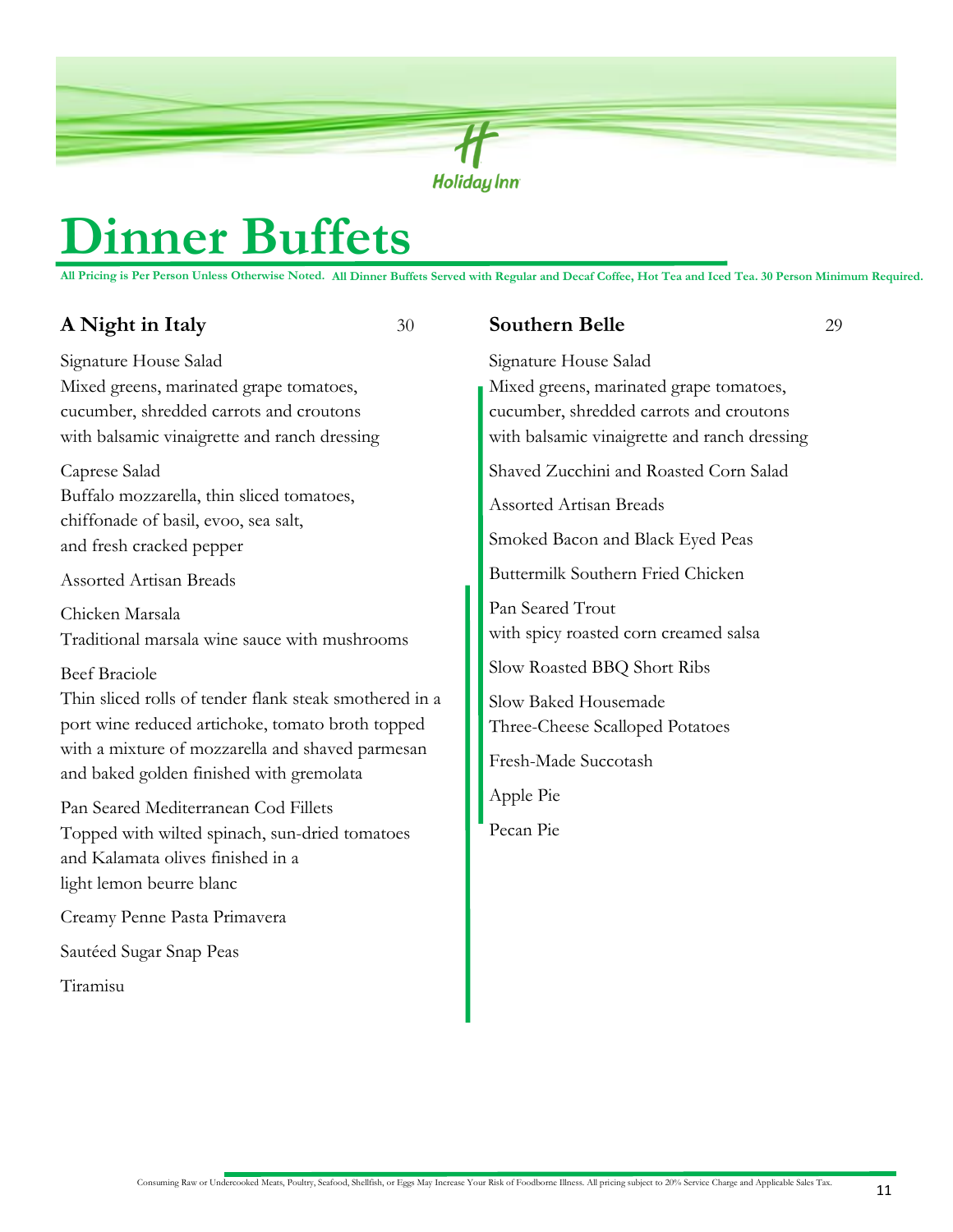

## **Dinner Buffets**

**All Pricing is Per Person Unless Otherwise Noted. All Dinner Buffets Served with Regular and Decaf Coffee, Hot Tea and Iced Tea. 30 Person Minimum Required.**

Signature House Salad Mixed greens, marinated grape tomatoes, cucumber, shredded carrots, and croutons with balsamic vinaigrette and ranch dressing Red Bliss Garlic Potato Salad, Assorted Artisan Breads Grilled BBQ Chicken Breasts Grilled Half Pound Angus Burgers Lettuce, tomato, onion, pickle, American, Swiss and Cheddar cheese Whole Wheat and Brioche Buns Baked Potatoes Chives, bacon bits, sour cream and butter Fresh Corn on The Cob (Local & in Season) Seasoned brown butter Cherry and peach pie **Ohio Born** 32 (Using Local Fresh Ingredients When Available) Corn Chowder Classic Caesar Salad Medallions of Pork Tenderloin Apple onion marmalade

Hard Seared Breast of Chicken Sweet plum port reduction

Wild Mushroom Ragout over Grilled Tarragon Polenta

Tri-Colored Baby Carrots, Brown Buttered

Slow Roasted Red Potato Quarters Seasoned with Brown Butter

Peach Cobbler

#### **Chop House** 33

Chopped Salad Fresh chopped iceberg lettuce, Kalamata olives, diced red onion, steamed French cut hericot verts, bleu cheese, feta cheese, diced tomatoes, croutons and housemade lemon vinaigrette

Tomato Bleu Cheese Bisque

Housemade Broccoli Salad

Fire Roasted and Chilled Vegetable Display Lightly Tossed in evoo, Salt and Pepper

Marinated and Grilled Bone-In Pork Chop

Marinated, Grilled Thin-Sliced Flank Steak

Pan Roasted, Lightly Seasoned Salmon Filets

Maître d'Hotel Butter, Whole Grain Mustard

Lemon Aioli, Horseradish Cream

Oven Roasted Asparagus

Baked Potato, Softened Butter and Sour Cream Warm Apple Cobbler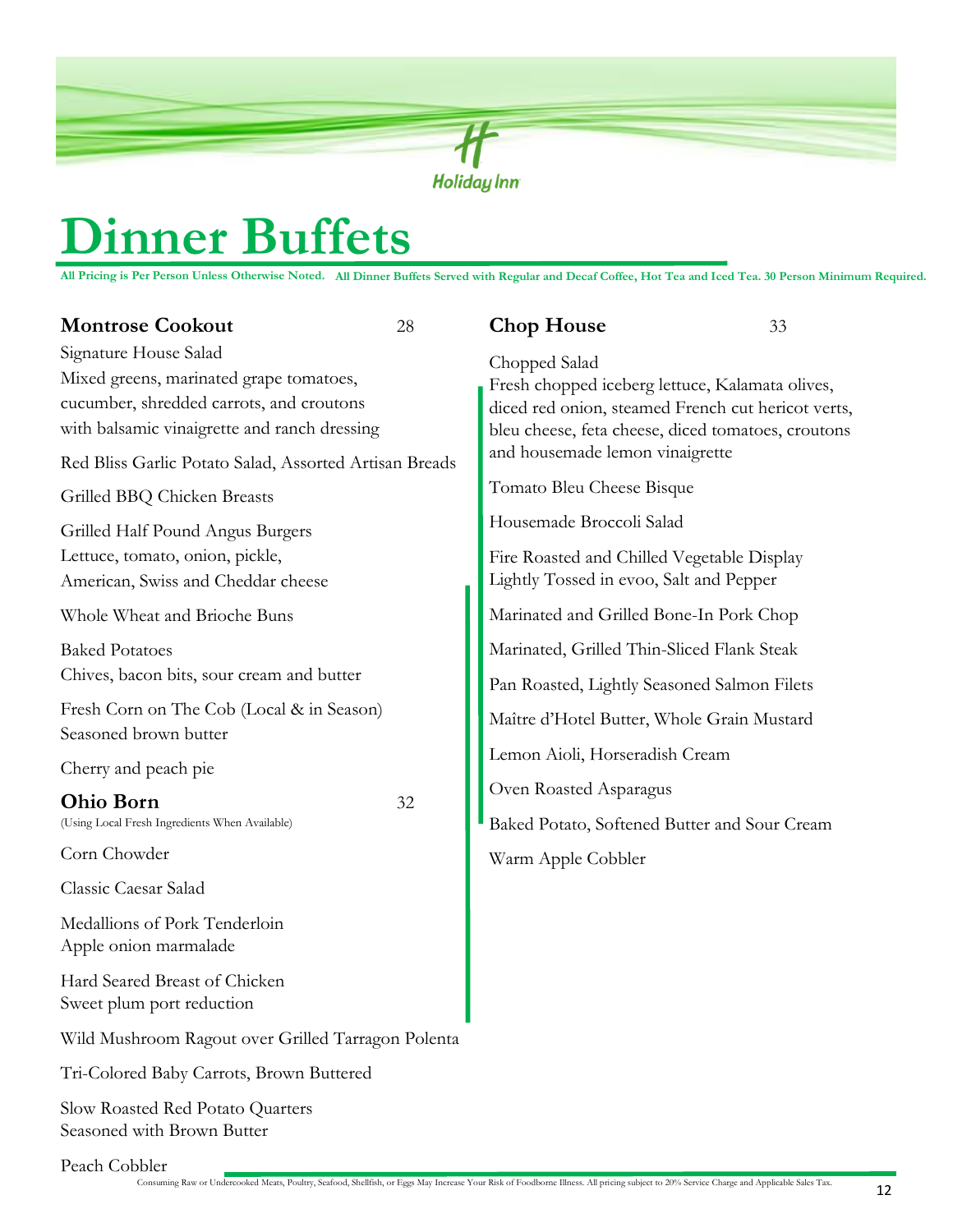

## **Build Your Own Buffet**

**All Pricing is Per Person Unless Otherwise Noted. All Buffets Served with Regular and Decaf Coffee, Hot Tea and Iced Tea. 30 Person Minimum Required.**

### **Starters (Choose Two)**

Mixed Greens Salad Marinated evoo tomatoes, shredded carrot, garbanzo beans, red and green peppers, cucumbers sliced mushrooms, croutons ranch and balsamic vinaigrette

Classic Caesar Salad

Italian Wedding Soup

Broccoli Cheese Soup

Antipasto Salad Italian Herbs and Vegetables

Grill and Chill Vegetable Display Zucchini, yellow squash, mushrooms, red peppers red onion and broccoli, balsamic and evoo drizzle

Caprese Salad Buffalo mozzarella, thin sliced tomatoes, evoo chiffonade of basil, sea salt, fresh cracked pepper

### **Sides (Choose Two)**

Turmeric Scented Basmati Rice, Mirepoix

Mushroom Risotto

Parmesan Risotto

Rice Pilaf

Creamy Garlic Mashed Redskin Potatoes

Steamed Green Beans in Brown Butter

Roasted Zucchini, Squash, Roasted Red Peppers and Mushroom Blend

## **Entrees Chicken Saltimbocca**

Boneless breast of chicken layered with sage goat cheese and pancetta, thyme butter demi glace and torched basil

**Panko Crusted Chicken Breast** Wilted spinach and toasted artichoke Swiss mornay

**Chinese Five Spice Dusted Thin Sliced Flank Steak** Mushroom and onion madeira demi glace

### **Traditional Southern Fried Chicken**

**Bacon Wrapped Meatloaf**  with roasted tomato demi

**Penne Pasta Primavera** 

**Penne Pasta Alfredo**

**Ratatouille Over Grilled Polenta Points** Eggplant, tomato, onion, zucchini, squash

**Braised Boneless Beef Short Rib** Red wine demi glace

**Lake Erie Walleye**  Lemon cream Veloute

**Chardonnay and Lemon Baked Atlantic Cod**  Gremolata

**Slow Roasted Pork Loin**  With bourbon apple glaze

| <b>Choose 2 Entrees</b> | 29 |
|-------------------------|----|
| Choose 3 Entrees        | 34 |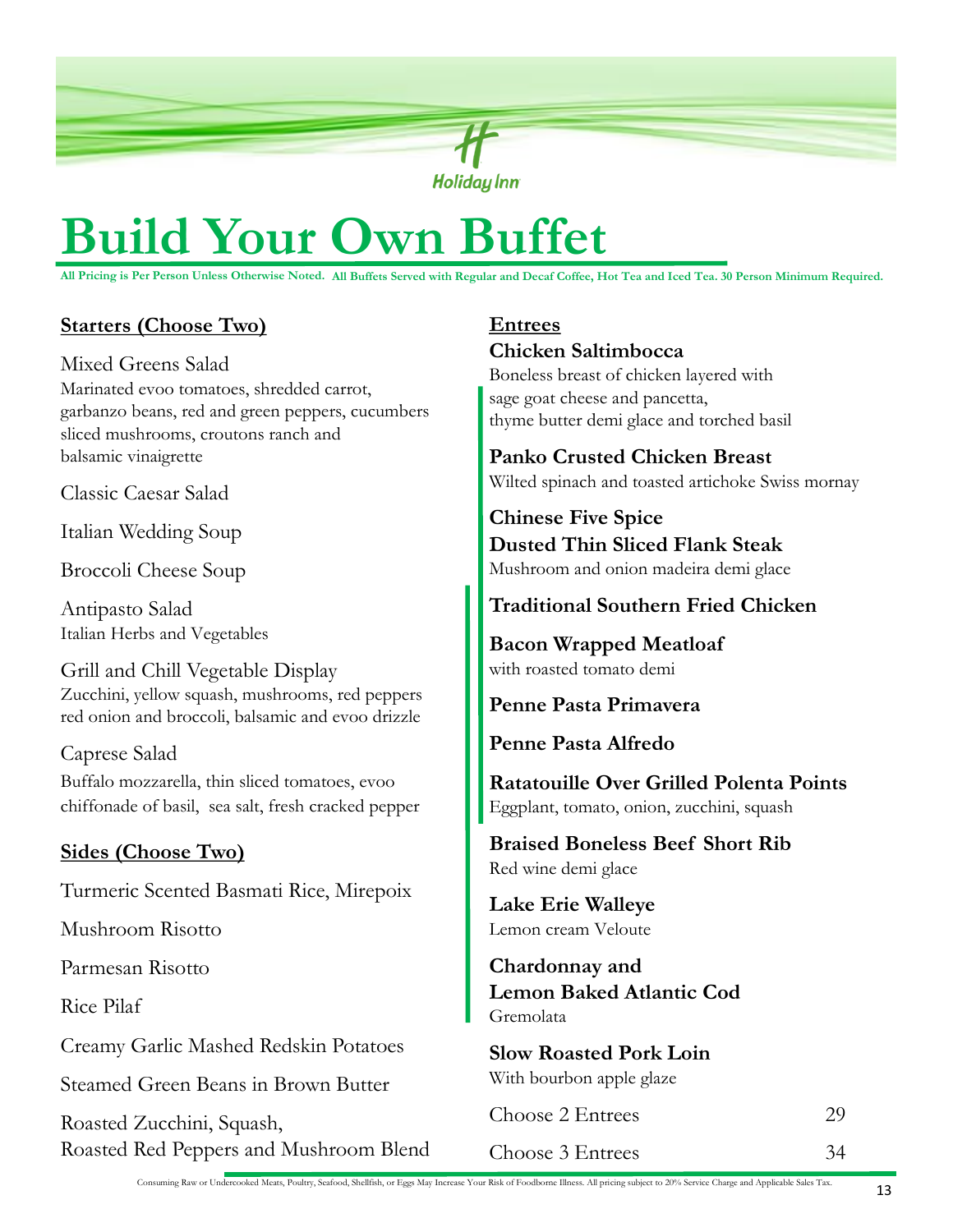

**Duet Plates**

## **Plated Dinners**

**All Pricing is Per Person Unless Otherwise Noted. All Dinners Served with Regular and Decaf Coffee, Hot Tea, Iced Tea and Artisan Breads.**

Please select up to three entrees to be served.

### **Entrees**

| <b>Three Sisters</b><br>Roasted corn, yellow squash, zucchini and<br>green beans timbale, basmati rice, pool tomato coulis                                                                    | 25       | <b>New York Strip Steak</b><br>34<br>with Scampi Prawns                                                                            |
|-----------------------------------------------------------------------------------------------------------------------------------------------------------------------------------------------|----------|------------------------------------------------------------------------------------------------------------------------------------|
| Chicken Madeira<br>Braised airline chicken breast, shallot and<br>garlic madeira cream. Mushroom risotto, haricot verts                                                                       | 24       | <b>Roasted Chicken Duxelle</b><br>30<br>with Seared Lemon Atlantic Salmon<br><b>Bacon Wrapped Filet Mignon</b><br>34               |
| <b>Pepper Dusted Bacon Wrapped</b><br><b>Char-Grilled Filet Mignon</b><br>Traditional demi glace<br>creamy garlic mashed redskin potatoes,<br>asparagus spears                                | 29       | with Hard Seared Sea Scallops<br>Herbed brown butter pan sauce<br><b>Starters (Choose One)</b><br>Tomato Bleu Cheese Bisque        |
| <b>New York Strip Steak</b><br>Lightly seasoned atop Portobello mushroom ribbons,<br>port wine demi glace, parmesan risotto,<br>truffeled maple Brussels sprouts                              | 28       | New England Clam Chowder<br>Iceberg Wedge<br>Bleu cheese crumbles, pickled red onion,<br>gorgonzola cheese, warm bacon vinaigrette |
| <b>Seared Lemon Scented</b><br><b>Atlantic Salmon</b><br>Kalamata tapenade, lemon burre blanc drizzle,<br>turmic scented basmati, mirepoix, asparagus spears                                  | 26       | <b>Tossed Greens</b><br>Marinated tomato, shredded carrot, cucumbers<br>and croutons with choice of dressing                       |
| <b>Roasted Bone in Chicken Breast</b><br>Duxelle, natural jus, rosemary seasoned<br>fingerling potatoes Brussels sprouts, brown butter<br><b>Lemon Butter</b><br><b>Roasted Skin on Trout</b> | 24<br>25 | Desserts (Choose One)<br>New York Style Cheesecake<br>Carrot Cake<br>Four Layer Raspberry Cake                                     |
| Barigoule sauce, herbed basmati rice, steamed broccoli<br>brown butter                                                                                                                        |          | Dark Chocolate Layer Cake                                                                                                          |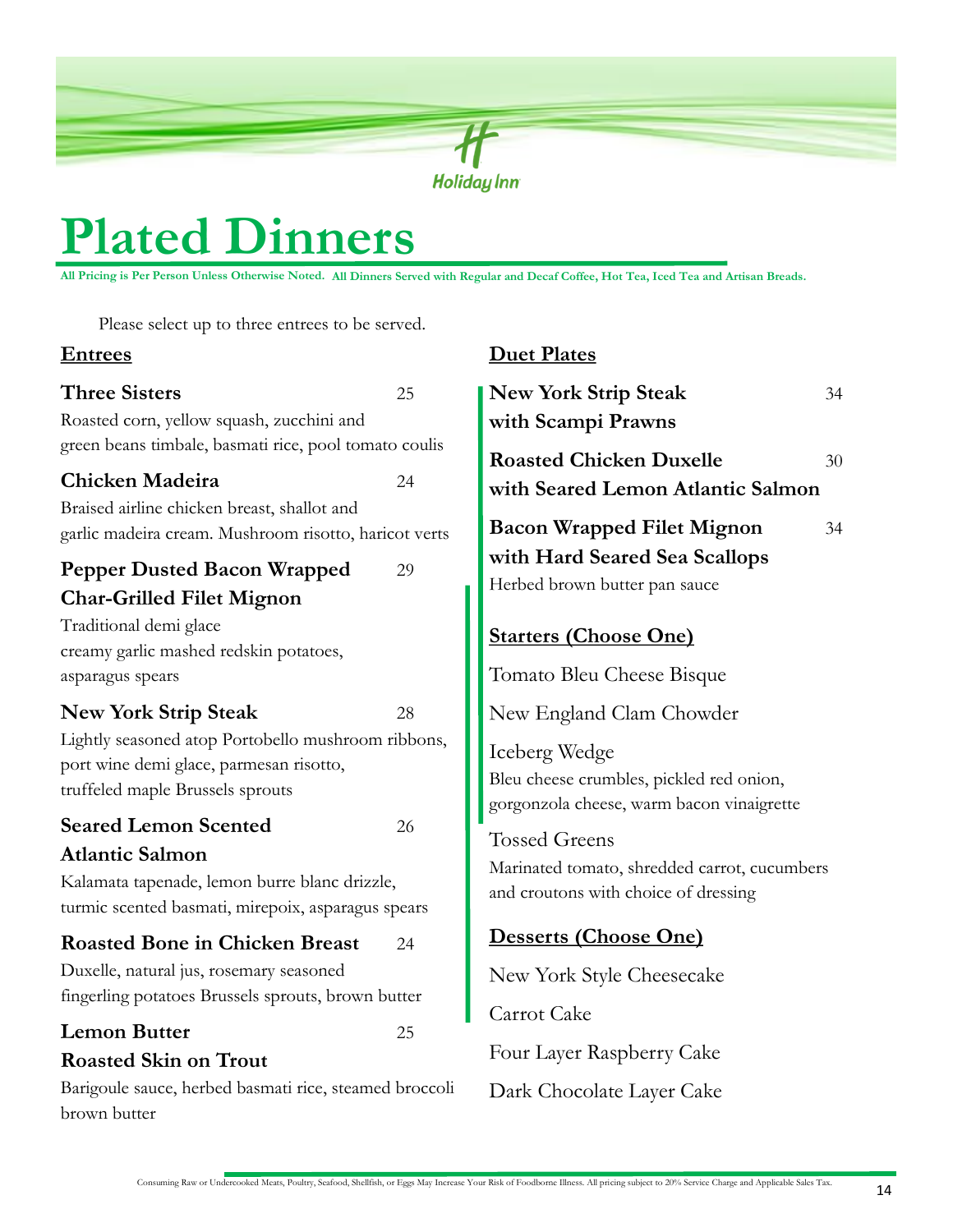

## **Hors D'oeuvres**

**All Pricing is Per Person Unless Otherwise Noted.**

| <b>Tomato Nicoise Bruschetta</b>       | 3              | <b>Ratatouille Nicoise</b>                             | 3    |
|----------------------------------------|----------------|--------------------------------------------------------|------|
| <b>Spinach and Artichoke Heart Dip</b> | $\overline{4}$ | <b>Garlic Scented Baguette</b>                         |      |
| on Baguette                            |                | Mini Franks in a Blanket with                          | 3    |
| <b>Egg Rolls with Duck Sauce</b>       | 3              | Honey Infused Whole Grain Mustard                      |      |
| <b>Sausage Stuffed Mushrooms</b>       | 3              | Arancini Balls with a<br><b>Slow Simmered Marinara</b> | 3    |
| <b>Bruschetta Stuffed Cream Cheese</b> | 3              | <b>Baked Asparagus Wrapped</b>                         | 4    |
| <b>Belgian Endive</b>                  |                | in Prosciutto with Balsamic Drizzle                    |      |
| <b>Antipasto Skewers</b>               | 3              | Mini Quesadilla with Pico De Gallo 3                   |      |
| Mini Stromboli Bites with              | 3              | <b>Braised Pork Belly with</b>                         | 3    |
| Housemade Marinara                     |                | Pickled Red Onion and Melon Slaw                       |      |
| <b>Bleu Cheese Rubbed Burgundy</b>     | $\overline{4}$ | Mini Crab Cakes with Horseradish 4                     |      |
| <b>Poached Pear</b>                    |                | Sriracha Remoulade                                     |      |
| <b>Jalapeno Poppers</b>                | 3              | <b>Chicken Satay</b>                                   | 3    |
| <b>Applewood Smoked Bacon</b>          | $\overline{4}$ | with Thai Peanut Sauce                                 |      |
| <b>Wrapped Scallops</b>                |                | <b>Fried Artichoke Hearts Stuffed</b>                  | 3    |
| <b>Shrimp Cocktail with Lemon Zest</b> | $\overline{4}$ | with Mozzarella                                        |      |
| <b>Prosciutto Wrapped Melon Balls</b>  | $\overline{4}$ | Spanakopita                                            | 3    |
| <b>Chicken Saltimbocca Skewers</b>     | 3              | <b>Moody Bleu Cheese Canapes</b>                       | 4    |
|                                        |                | <b>Walnuts and Pear on Pumpernickel</b>                |      |
| <b>Perch Ceviche Baguettes</b>         | 4              | <b>Smoked Salmon Bites</b>                             | 4.50 |
| <b>Beef Wellington</b>                 | 4              | with Lox Smear                                         |      |
| <b>Macaroni &amp; Cheese Bites</b>     | 4              |                                                        |      |
| <b>Coconut Shrimp with Ponzu</b>       | 4              | Pick 3                                                 | 10   |
|                                        |                | Pick 4                                                 | 14   |

Consuming Raw or Undercooked Meats, Poultry, Seafood, Shellfish, or Eggs May Increase Your Risk of Foodborne Illness. All pricing subject to 20% Service Charge and Applicable Sales Tax.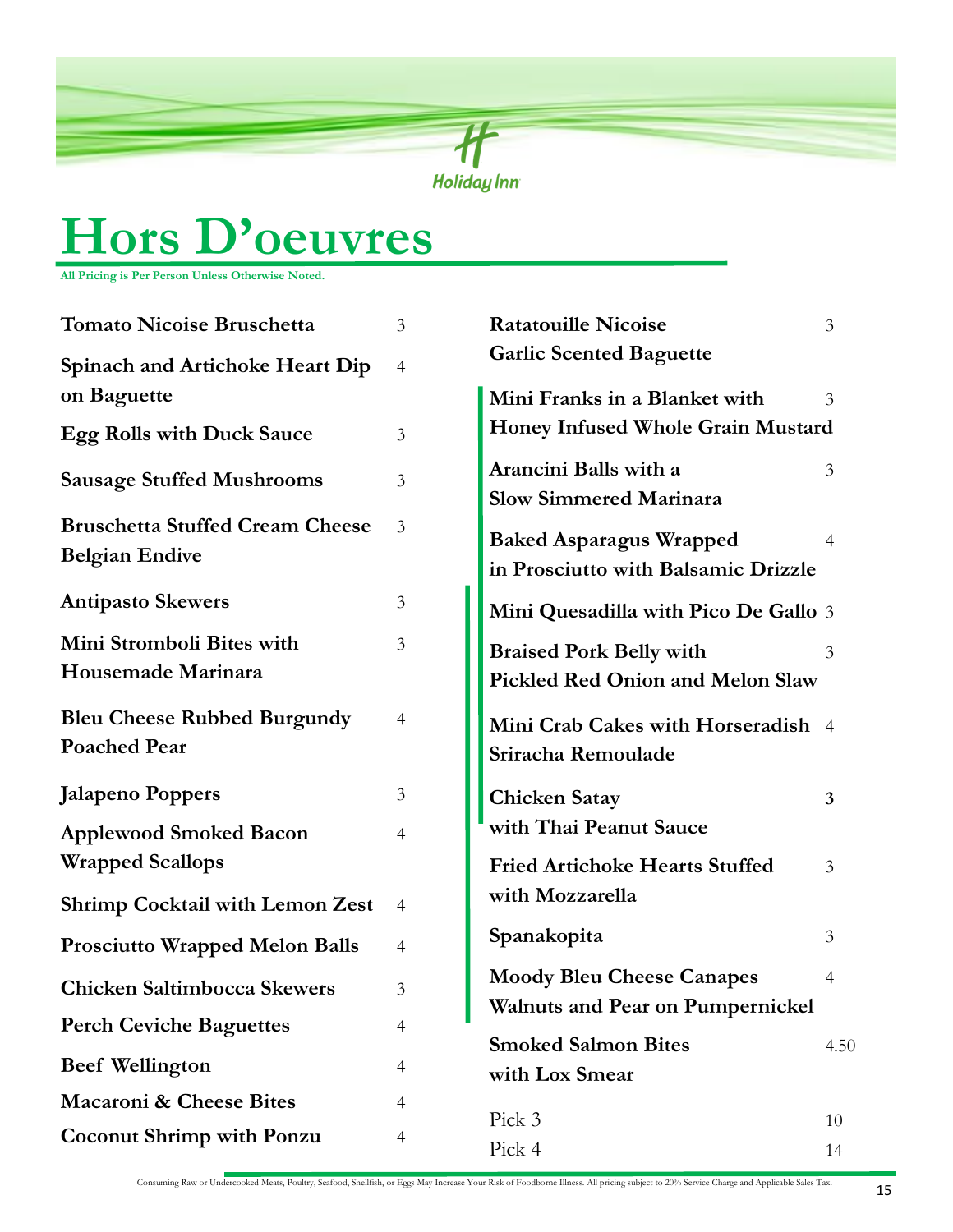

## **A La Carte**

**All Pricing is Per Person Unless Otherwise Noted.**

## **Beverages Breakfast**

| Fresh Brewed Coffee (Per Gallon)               | 23             |
|------------------------------------------------|----------------|
| Assorted Herbal Teas (Per Gallon)              | 23             |
| Assorted Sodas (Per Can)                       | 2              |
| Bottled Spring Water (Per Bottle)              | 2              |
| Iced Tea (Per Pitcher)                         | 10             |
| Fruit Punch (Per Pitcher)                      | 10             |
| Lemonade (Per Pitcher)                         | 10             |
| Assorted Fruit Juices (Per Pitcher)            | $10\,$         |
| Gatorade (Per Bottle)                          | 3              |
| <b>Snacks</b>                                  |                |
| Assorted Potato Chips (Per Bag)                | 2              |
| Tortilla Chips with Salsa<br>(Per Pound)       | 9              |
| Peanuts / Trail Mix (Per Bag)                  | 2              |
| <b>Assorted Full Size</b><br>Candy Bars (Each) | $\mathfrak{Z}$ |
| Whole Fresh Fruit (Per Dozen)                  | 12             |
| Sliced Seasonal Fruit (Per Bowl)               | 25             |
| Pretzels (Per Bag)                             | 2              |
| Granola Bars / Nutri-Grain Bars<br>$(Each)*$   | 2              |
| *Minimum dozen required                        |                |

| <b>Assorted Oatmeal (Per Packet)</b>                    | 3  |
|---------------------------------------------------------|----|
| Hard Boiled Eggs (Per Bowl)                             | 15 |
| Mini Parfait Shooters (Each)                            | 3  |
| Toasted Bagels with Cream Cheese<br>(Per Dozen) $*$     | 19 |
| <b>Assorted Pastries and Muffins</b><br>(Per Dozen) $*$ | 18 |
| Maple Pecan Cinnamon Rolls<br>(Per Dozen) $*$           | 25 |
| Sausage, Egg and Cheese<br>English Muffin (Each)*       | 5  |
| Maple Cured Ham and Cheese<br>Croissant (Each) $*$      | 5  |
| Bacon, Egg and Cheese<br>Bagel $(Each)*$                | 5  |
| <b>From the Bakery</b>                                  |    |
| <b>Assorted Fresh Baked Cookies</b><br>(Per Dozen) $*$  | 17 |
| <b>Fudge Brownies</b><br>(Per Dozen) *                  | 17 |
| Warm Soft Pretzels with Mustard<br>(Per Dozen) $*$      | 17 |
| <b>Chocolate Covered Strawberries</b><br>(Per Dozen) *  | 23 |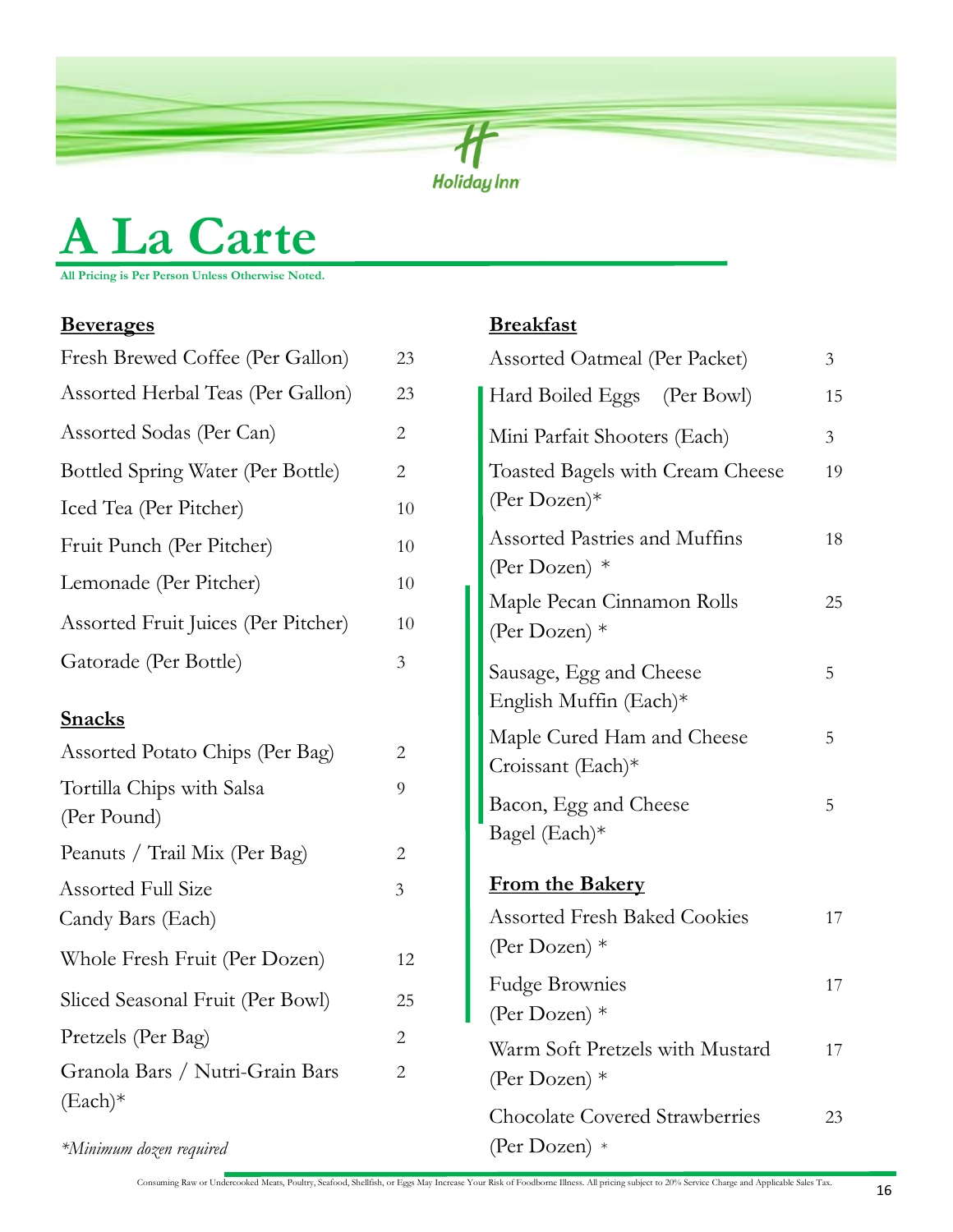

## **Reception Stations**

**All Pricing is Per Person Unless Otherwise Noted.**

| Pierogis                                                                                | 11 | Charcuterie                                                                                       | 12 |
|-----------------------------------------------------------------------------------------|----|---------------------------------------------------------------------------------------------------|----|
| Traditional Potato and Cheese Pierogis                                                  |    | Shaved Prosciutto, Soppressata, Salami and Pepperoni                                              |    |
| Caramelized Onion Topping                                                               |    | Smoked Gouda and Aged Manchego                                                                    |    |
| Bacon, Onion and Sage Topping                                                           |    | Deviled Eggs                                                                                      |    |
| Onion and Chorizo Topping                                                               |    | <b>Baguettes and Crostini</b>                                                                     |    |
| Crostini                                                                                |    |                                                                                                   |    |
| Sour Cream                                                                              |    | Grill and Chill                                                                                   | 9  |
| Applesauce                                                                              |    | Grilled Thin Slices of Zucchini, Yellow Squash,<br>Red Onion, Mushrooms and Green Beans           |    |
| Crudite                                                                                 | 9  | Served Chilled with an evoo drizzle and seasoned with<br>Fler De Sel and Fine Ground White Pepper |    |
| <b>Assorted Hand Cut Vegetables</b>                                                     |    |                                                                                                   |    |
| Caramelized Onion Dip                                                                   |    | Baugette                                                                                          |    |
| Spinach and Artichoke Dip Slow Baked<br>in a Sourdough Bread Bowl with Sliced Baguettes |    | <b>International and Domestic</b><br><b>Cheese Display</b>                                        | 10 |
| <b>Mashed Potato Martini Bar</b>                                                        | 10 | Chefs Selection of Imported and Domestic Cheeses                                                  |    |
| Garlic Yukon Golds                                                                      |    | Assorted Crackers and Crostini                                                                    |    |
| Whipped Sweet Potatoes                                                                  |    | Ranch Dip                                                                                         |    |
| Boursin Whipped New Potatoes                                                            |    |                                                                                                   |    |
| Bacon Bits, Chives, Sour Cream, Whipped Soft Butter                                     |    |                                                                                                   |    |
| Shredded Cheddar and Jack Cheeses                                                       |    |                                                                                                   |    |
| Cinnamon, Brown Sugar, Candied Walnuts                                                  |    |                                                                                                   |    |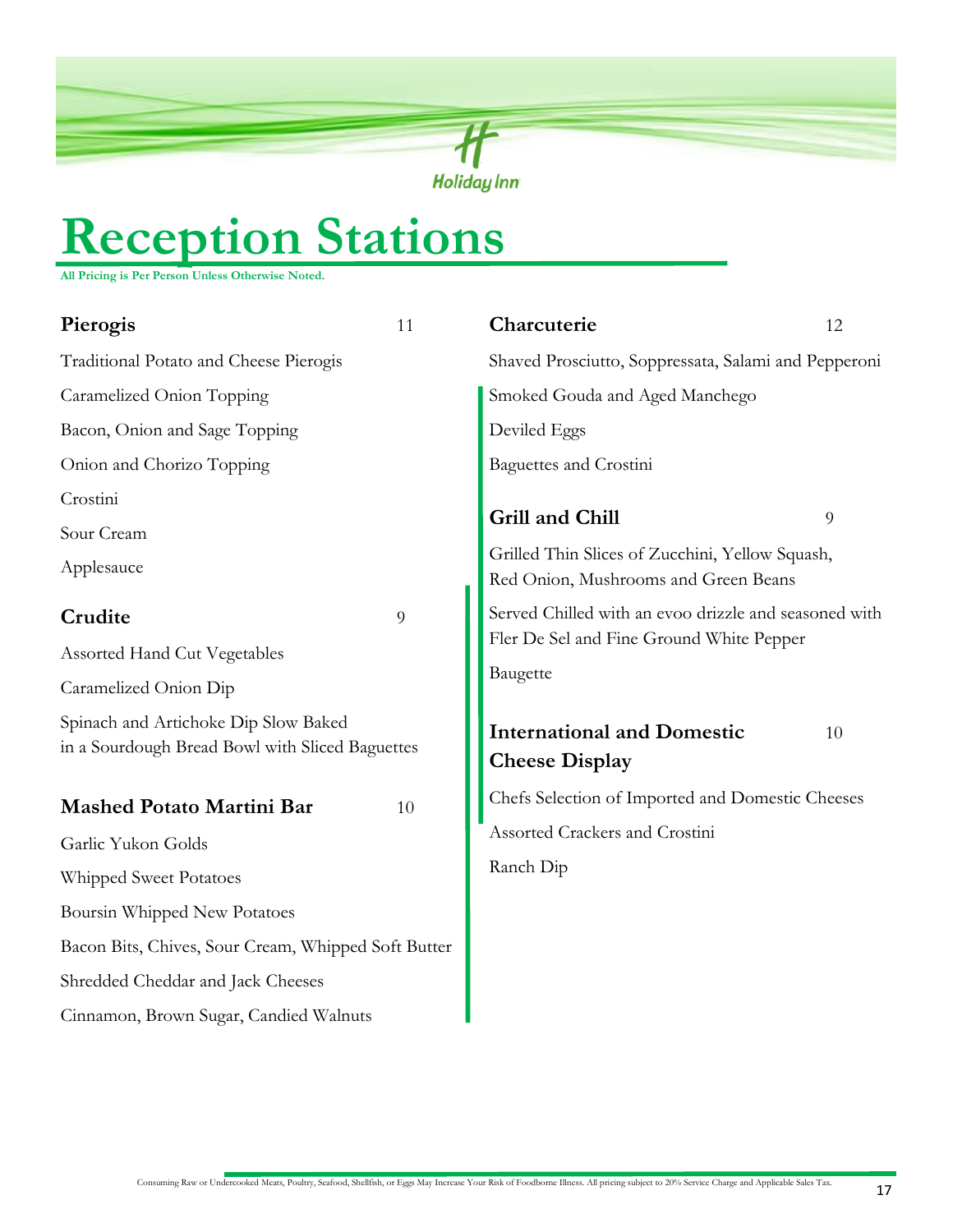

## **Carving Stations**

**All Pricing is Per Person Unless Otherwise Noted.**

All carving stations served with silver dollar rolls and condiments

#### **Slow Roasted Basted Turkey Breast**

Cranberry relish

| Add to a Dinner Buffet     |  |
|----------------------------|--|
| Add to a Reception Station |  |
| A la Carte                 |  |

### **Garlic Herb Crusted Prime Rib**

Traditional Au Jus and horseradish cream

| Add to a Dinner Buffet     | 5  |
|----------------------------|----|
| Add to a Reception Station | x  |
| A la Carte                 | 10 |

## **Peppered Beef Tenderloin**

Port reduction, traditional horseradish cream

| Add to a Dinner Buffet     | 6  |
|----------------------------|----|
| Add to a Reception Station |    |
| A la Carte                 | 11 |

## **Herb Roasted Pork Tenderloin**

Creole mustard cream

| Add to a Dinner Buffet     |  |
|----------------------------|--|
| Add to a Reception Station |  |
| A la Carte                 |  |